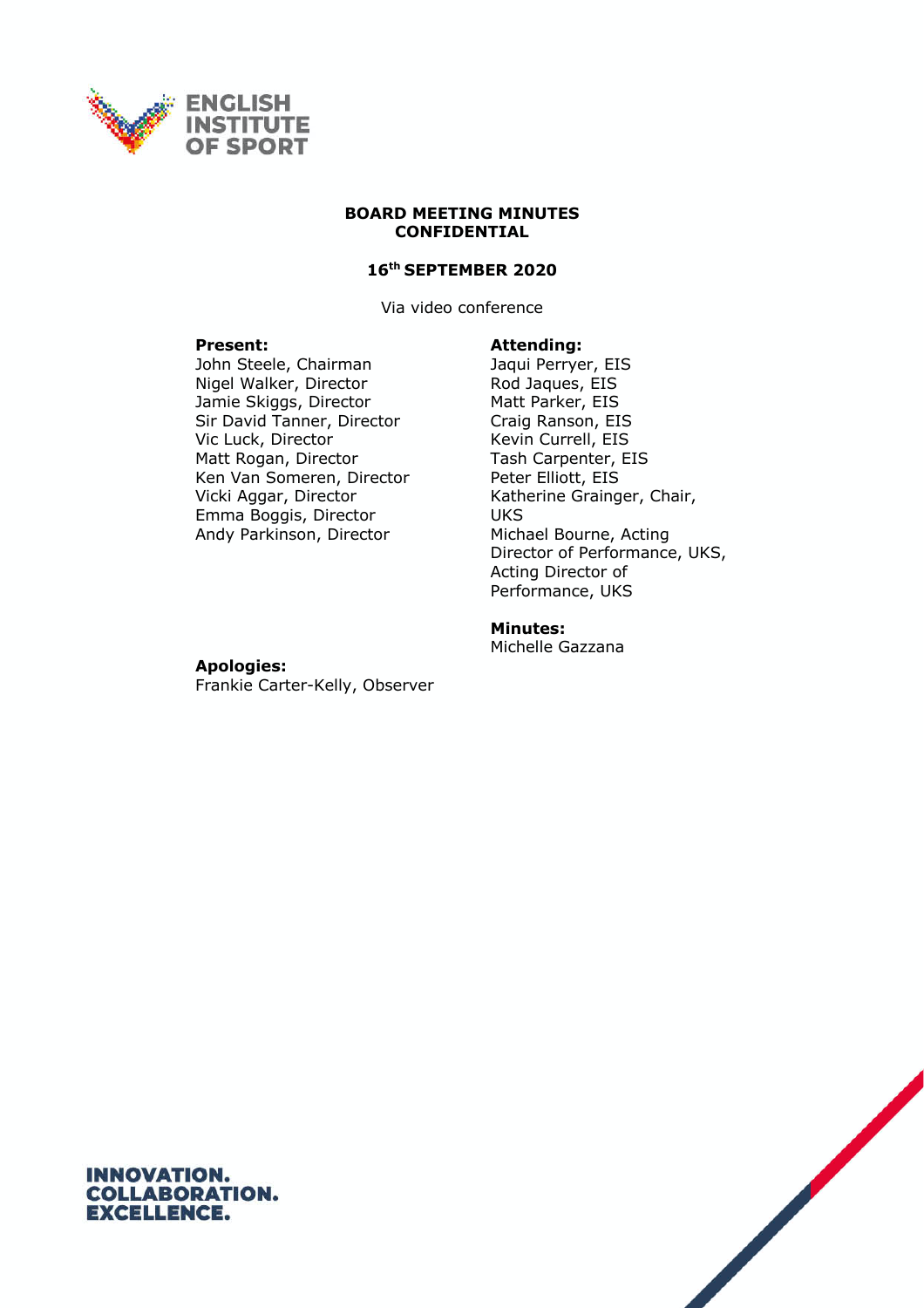

# **1 General Action**

## **1.1 Chair's Welcome**

The chairman, John Steele (JS) welcomed the board, and Katherine Grainger (KG), to the board meeting. He then congratulated Michael Bourne (MB) on his new appointment at the LTA.

## **1.2 Apologies**

JS informed the board that Frankie Carter-Kelly (FCK) had given her apologies.

## **1.3 Conflicts of interest**

Vicki Aggar (VA) informed the board of the BAC's involvement with British Gymnastics. JS responded by stating that this was not necessarily a conflict, but if discussion evolved in the direction of any conflict VA would leave the meeting.

## **1.4 Minutes of the last meeting**

Ken Van Someren (KVS) stated that item 5 under AOB did not accurately reflect the discussion that had taken place and that the paragraph should instead read *'Ken Van Someren (KVS) stated that the EIS were reviewing how they would benchmark technical services and that the Technical Steering Panel would be utilised as part of the review process'*.

It was agreed that the June board minutes would be amended to reflect the above. Excepting the above, the minutes were declared to be correct.

## **1.5 Matters Arising**

JS informed the board that his understanding was that the previously discussed Sport England capital funding resource would be moved to UK Sport, as specified by Duncan Rolley (DR) of UKS. This would be confirmed in a follow up meeting between Nigel Walker, Duncan Rolley and Sport England.

He added that the Organisational Health KPIs would be on hold until the income for the next cycle was known and that the Financial Reserves Policy would be covered in the GARC update.

JS concluded by stating that board effectiveness training would be revisited once a new EIS Chair was appointed.

**Action MG**

**Action NW**

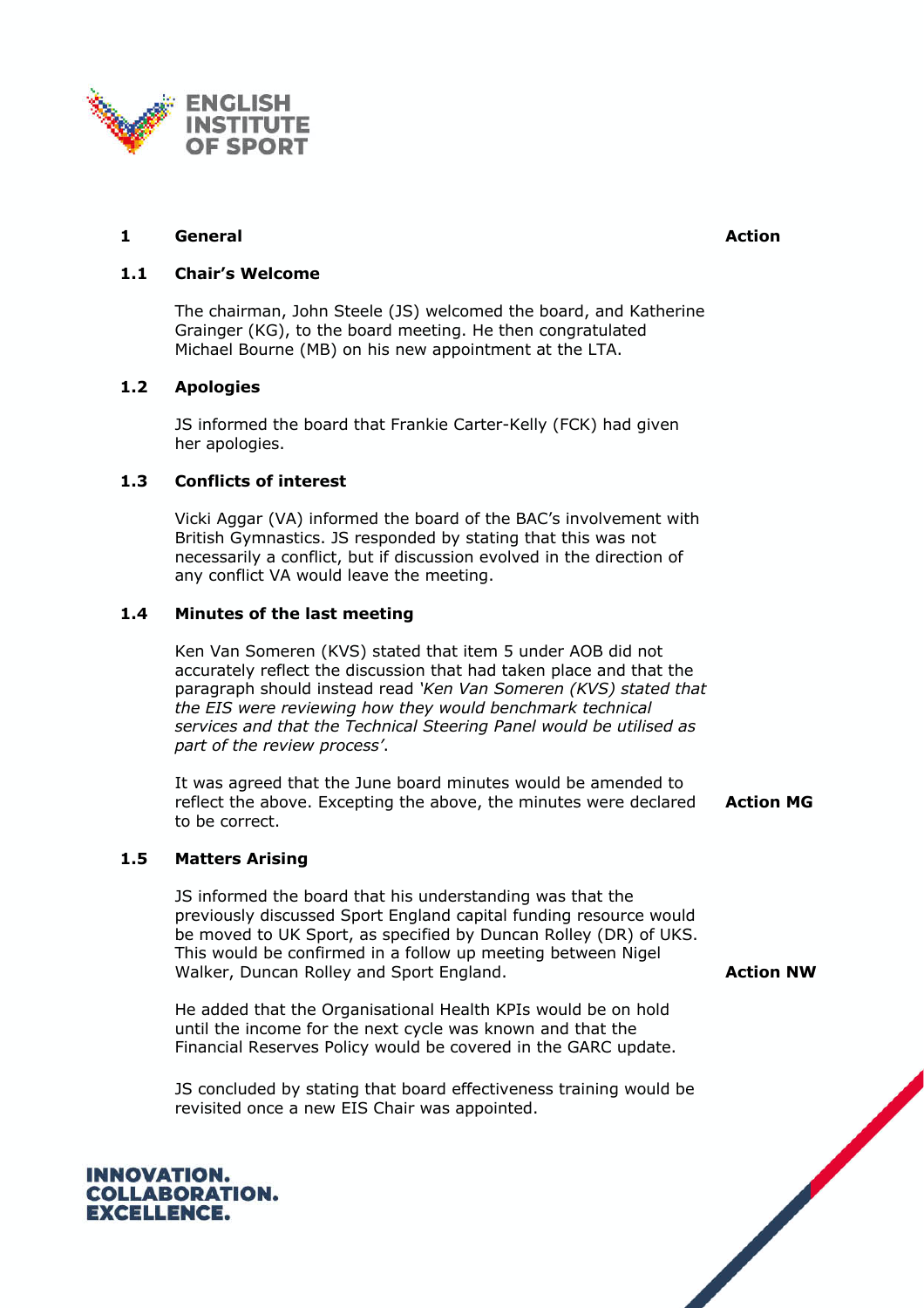

## **1.6 Chair's Update**

JS informed the board that MB was moving on from his position as Acting Performance Director at UKS. NW stated that a conversation between himself and Sally Munday (SM) had taken place around the Director of Performance responsibilities in the interim. It was decided that these responsibilities would be divided up between individuals at UKS until a new Performance Director was appointed.

JS added that the EIS had been contacted by the Whyte Review and were responding by providing all relevant information.

JS asked KG about government funding for the Paris cycle, to which she said DCMS were positive that sport would play a significant role post COVID-19 but had no further information.

## **1.7 National Director's Update**

Nigel Walker (NW) informed the board of the Return to Training and Future Working groups established by the EIS and added that these would be further discussed under agenda item 3.2

## **1.8 Gymnastics Investigation & Independent Review**

NW updated board on the gymnastics investigation and stated that information would be provided to the Whyte Review.

## **2 Financial**

## **2.1 FY21 Update**

JSk presented to the board the FY21 update, stating that the EIS were in a better financial position than anticipated. He then listed areas in which he predicted the EIS would continue to make savings as well as areas in which the EIS would see a spend increase, adding that they were continuing to make rebates to sports.

JSk reminded the board of the five significant changes that had been made in order to balance the budget and asked for the board's approval to re-instate two items now that the EIS found themselves in a better positional financially.

JSk assured the board that both items had been forecasted and that the accompanying paper reflected this.

The board approved these and emphasised the importance of addressing these strategically significant areas.

JSk added that equipment requirements for the Paris cycle, which would advance the EIS' services, had been added to the FY21 paper. The board were in support of these additional requirements.

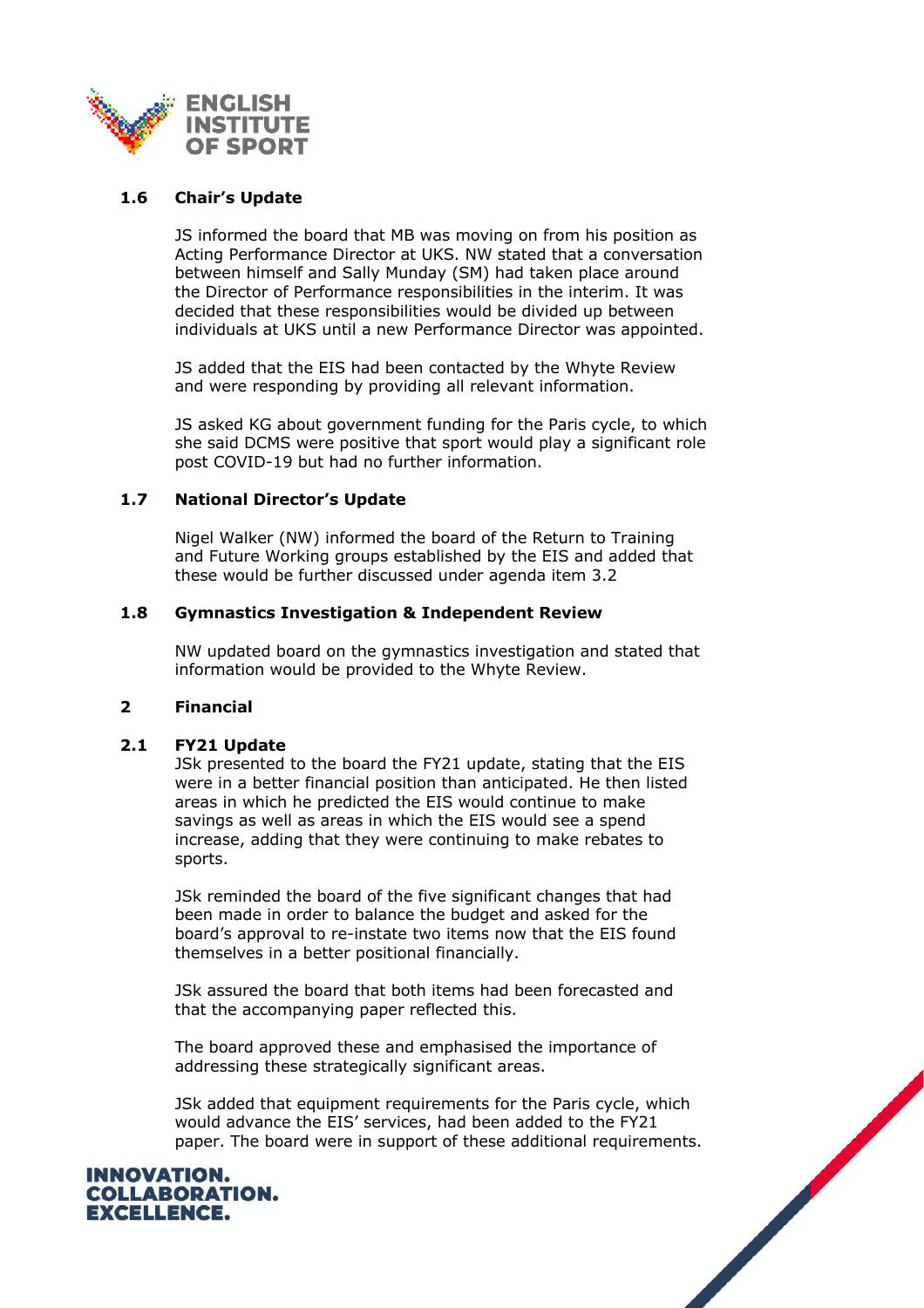

**OF SPORT**<br>JSk informed the board that the EIS had gone out to tender for a new, more reliable network and helpdesk provider, which needed the board's approval given the value of the contract.

JSK assured the board that the new provider was credible and that the EIS had done due diligence with existing clients to support this, adding that a more reliable network and 24/7 helpdesk was critical, especially amongst practitioners travelling internationally in the lead up to the Tokyo Olympic and Paralympic Games.

The board approved the tender recommendation.

## **3 Strategy**

## **3.1 Paris Planning Update**

NW thanked the NEDs for being board advocates and then presented to the board the prioritisation process the Senior Leadership Team had undergone since the board last met, outlining scenarios dependent on funding granted.

## **I Key questions answered**

The board expressed that they felt the business case the SLT provided was well thought through, but that 'impacts' to certain scenarios should be added. **Action SLT Action SLT** 

# **II EIS Infographic**

The board thanked the SLT for their hard work on the infographic, which had been created as a communication tool to illustrate the achievements and the impact of the organisation over the past four years.

## **III Talking Points**

The talking points were created as an 'elevator pitch' to those external to the organisation, for use by SLT and Board members.

## **IV Strategy confirmation**

Each board advocate was asked to approve of the changes made to their respective strategies.

A request to bring back to the board the purpose of benchmarking within Human Performance and the approach the EIS would take on this going forward was made. It was highlighted that the Technical Steering Panel would be involved in this process. **Action KC** 

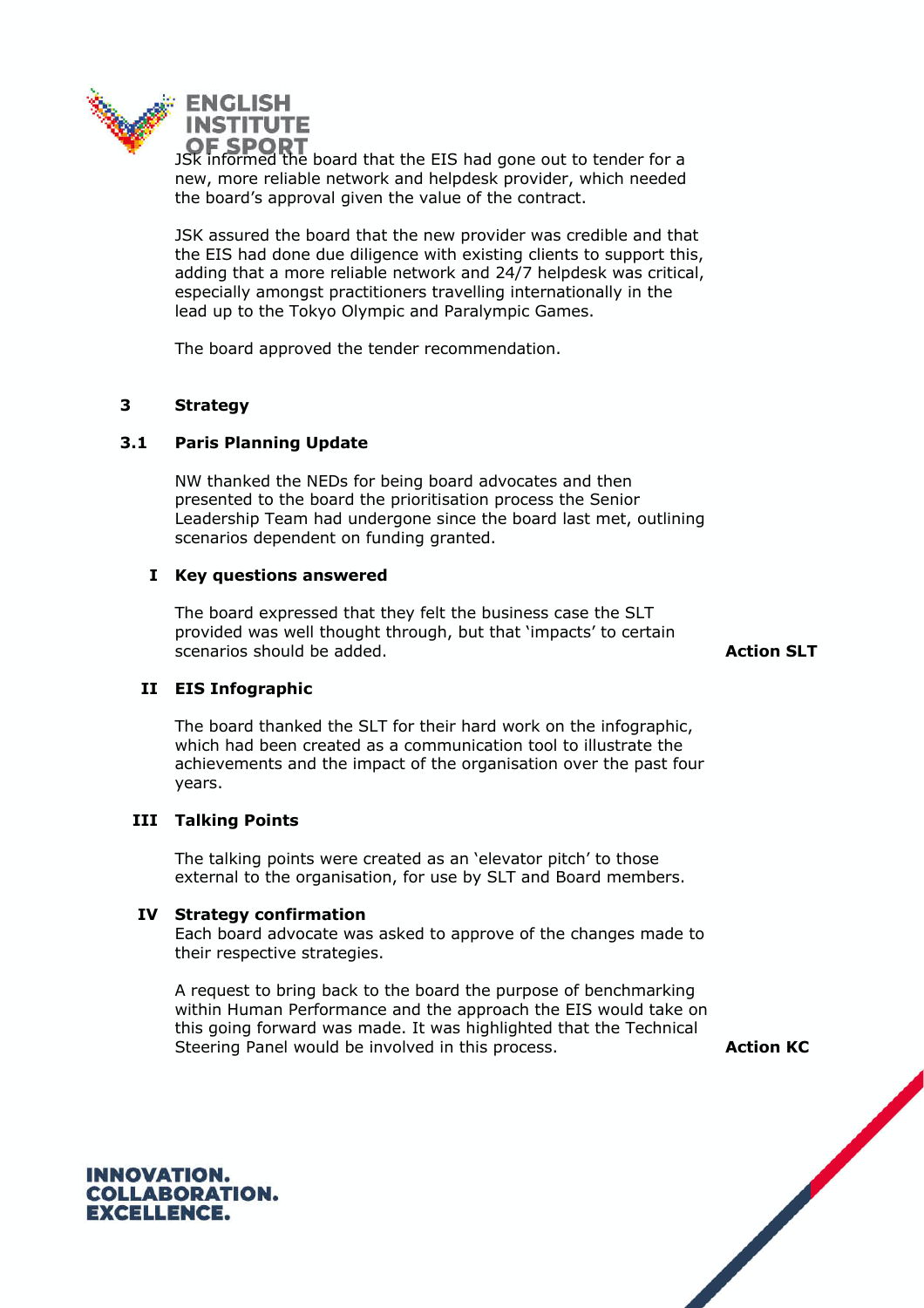

## **3.2 COVID-19 Future working**

NW informed the board of the two groups established as a result of COVID-19. The first one being Return to Training, led by Ben Hollis (BH), which was aimed at bringing the EIS, alongside sports, back to training ;and the second one being Future Working, led by David Gallimore, to find out what the organisation could learn from the last 6 months. NW then listed themes which had come out of the recent Future Working survey, completed by 75% of EIS staff.

Rod Jaques (RJ) provided an update on a potential vaccine and listed two scenarios for athletes in the lead up to the Olympic and Paralympic Games, which would include careful counselling once a vaccine was established.

The board requested that they be kept abreast of developments in this area. **Action NW**

## **4 Mission Control**

## **4.1 Director Updates**

JSk informed the board that the annual reports and accounts were awaiting sign off from the pension scheme, which had been delayed due to reasons out of the EIS' control. He stated that if changes were needed to the accounts, these would come back to board for approval.

He added that a new finance system as part of the new strategy would be implemented before the new year.

JP stated that the EIS would be going to tender for a learning management system, which would be a significant modernisation of the EIS' current procedures. She added that a Diversity and Inclusion Manager had been recruited to bring in best practice and accelerate the EIS' plans around Diversity and Inclusion, as requested in the June board meeting.

Kevin Currell (KC) informed the board that most practitioners had returned to the working environment and credited them for adapting their processes appropriately.

Matt Parker (MP) informed the board that Performance Innovation were primarily looking to conclude projects and listed areas in which activity was still ongoing.

TC recognised the good work her team was doing with regards to internal communications and stated that the aim was to keep this momentum going. She added that she and her team plan on commencing a media engagement strategy within the next couple of weeks.



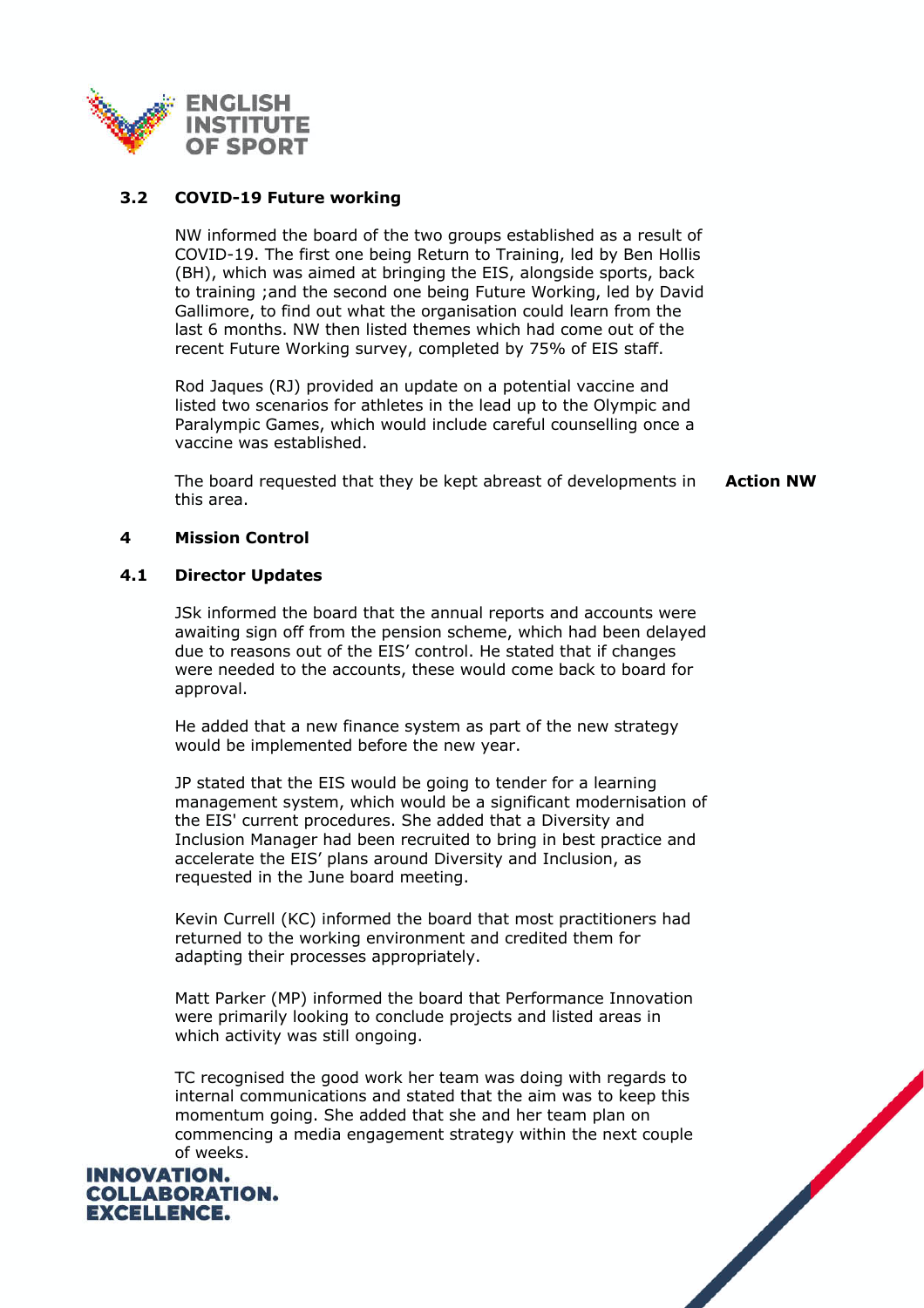

Peter Elliott (PE) informed the board of the ongoing work being done around EIS sites with regards to COVID-19, adding that robust processes were in place and that all EIS sites were open for essential business only.

CR concluded the director updates by informing the board of the bespoke athlete monitoring app and its success, as well as an agreed brand partnership over 5-6 sites with the BOA and BPA.

JS requested that the EIS summarise the Enabling Action Plan for next board until new KPIs are created for the new cycle. **Action SLT** 

## **4.2 Managed Sports – PMB Update**

NW provided an update on all managed sports and informed the board that Elise Christie (EC) of Short Track Speed Skating had received another year of funding following her annual review.

NW stated that the Wheelchair Fencing athletes still held their qualifications, for Tokyo 2020 as did Shauna Coxsey of Climbing.

He concluded by stating that all athletes had opted in, as have their support staff.

#### **5 Governance**

## **5.1 Risk Register & Cyber Security update**

JSk informed the board that no changes had been made to the risk register since the board last met in June and that the register had been more focussed on COVID-19 and its impact on the organisation.

JSk added that the EIS were looking at cyber security certification and would work towards Cyber Essentials in October. He concluded by stating he would keep board updated on the EIS' cyber security activity. **Action JSk**

## **5.2 GARC Update**

VL updated the board on the recent Group Audit and Risk Committee, informing the board of the recent internal audit. He stated that there was nothing serious to flag and that the auditors were extremely complementary of both the EIS and UKS' work towards a smooth audit.

VL provided an update on the Articles of Association work being done.